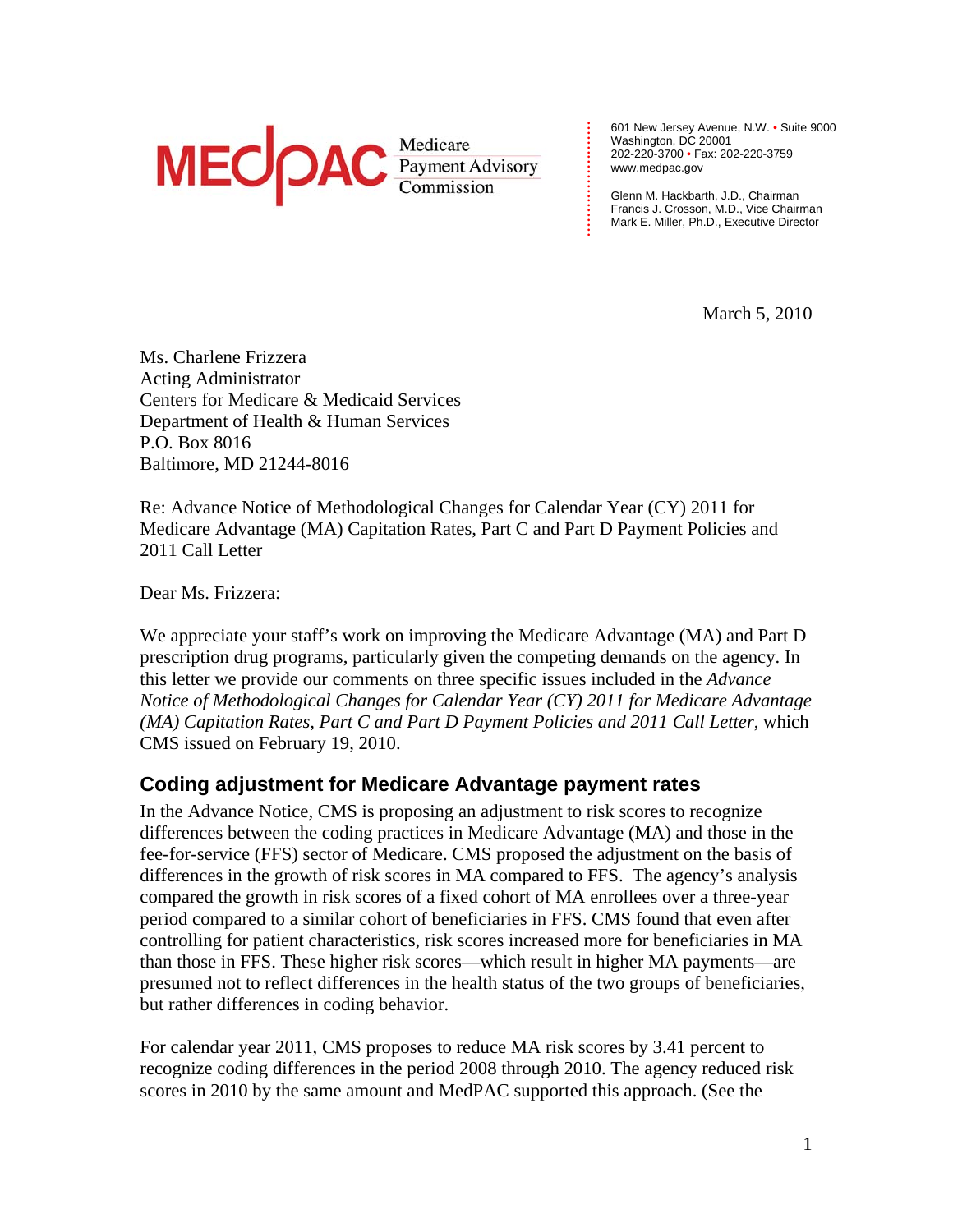March 5, 2009 MedPAC letter to the Acting Administrator of CMS.) Note, the 2011 adjustment is not additive to the 2010 adjustment.

The coding adjustment that CMS proposed is consistent with the statutory requirement in section  $1853(k)(2)(B)(iv)(III)$  of the Social Security Act, which requires CMS make an adjustment to reflect "differences in coding patterns between Medicare Advantage plans and providers under part A and B..." When payment systems change and providers or plans have financial incentives to improve coding and documentation, payment adjustments are necessary to maintain the integrity and accuracy of the payment system. For example, when CMS implemented the Medicare severity diagnosis related groups (MS-DRGs), the Commission concurred with CMS on the "need for, and application of, counterbalancing adjustments to offset the effects on payments associated with improvements in medical record documentation and diagnosis coding." (See the June 10, 2008 MedPAC letter to the Acting Administrator of CMS.) Thus we support CMS's proposal to adjust MA payment rates as described in the Advance Notice. It will improve payment accuracy—a principle MedPAC pursues in both FFS and MA. Additionally, it will reduce unnecessary Medicare expenditures, thereby protecting taxpayers and beneficiaries.

In the Advance Notice, CMS requested comments on its proposal, specifically whether to base the adjustment on three years of plan coding differences or to add an additional year of data to the adjustment model. In the interest of improving payment accuracy and monitoring the potential continued differences in coding behavior between MA and FFS, we encourage CMS to calculate the adjustment taking into account changes in risk scores over four years, instead of limiting the adjustment to a three-year period. Furthermore, we would like to see CMS update the factor each year, just as they update the riskadjustment model's normalization factors each year.

The coding adjustment should not be confused with the issue of MA benchmarks being set above Medicare FFS levels. The Commission's analysis of MA payment data and bids shows that plans payments continue to exceed FFS payments for similar beneficiaries. So as noted above we support the coding adjustment and we continue to recommend changes to MA payments (See MedPAC March 2010 Report to Congress, *Medicare Payment Policy*.)

## **Adjustment to FFS Per Capita Costs for VA/DOD costs**

As required by statute, CMS has examined whether Medicare beneficiaries' use of Department of Veterans Affairs (VA) or Department of Defense (DoD) facilities to obtain care that would otherwise be covered and paid for by Medicare has an effect on payment rates for MA plans. The absence of claims that would otherwise be paid by Medicare affects the calculation of both Medicare expenditures and the risk scores of beneficiaries in FFS Medicare (because of the lack of diagnosis codes when services are received through the VA). The resulting lack of data can result in an erroneous estimate of per capita costs for Medicare beneficiaries, which is one of the bases of payment for MA plans.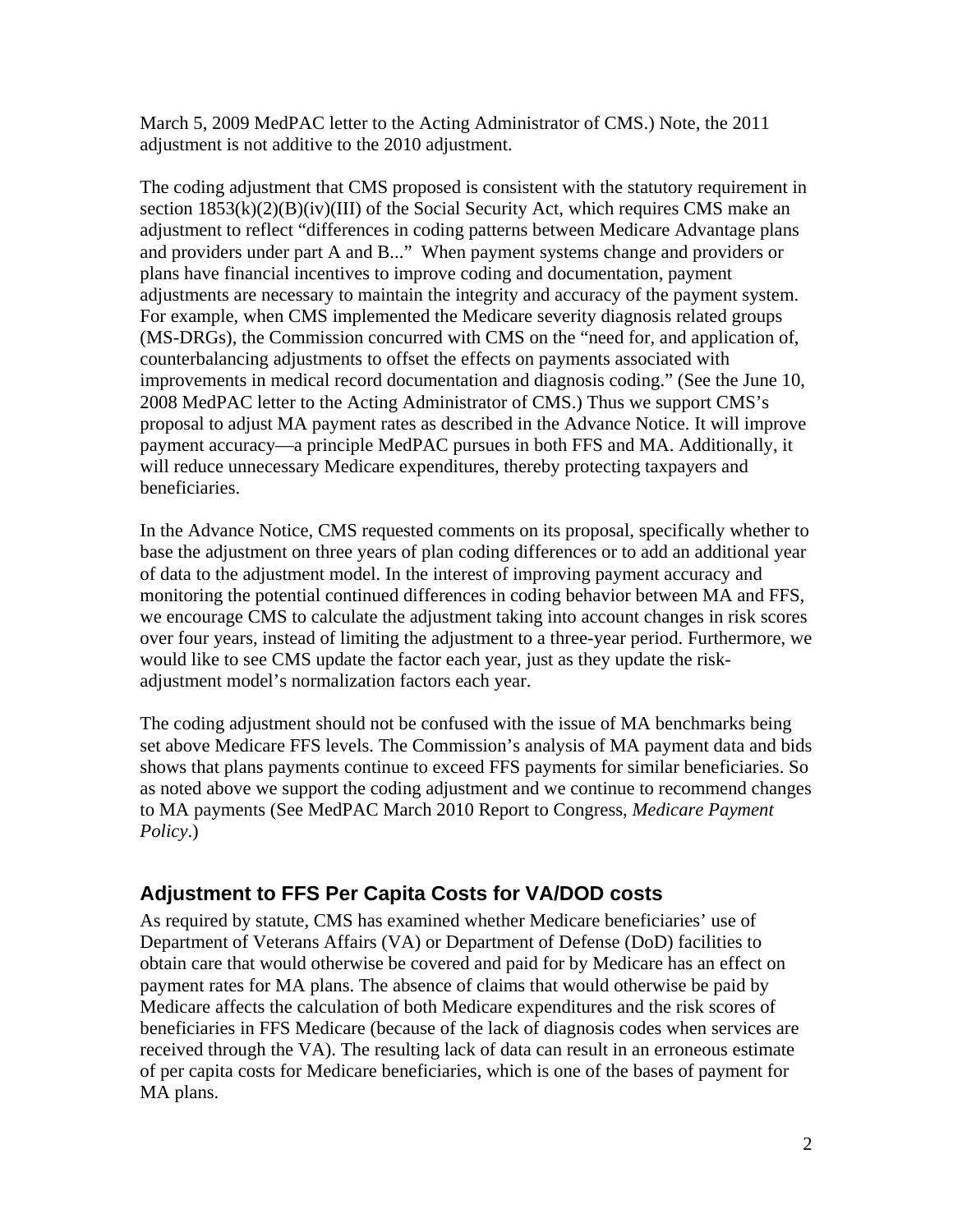Last year, CMS stated that the differences in costs between users of VA services and nonusers were "more attributable to normal, random variation than to distinctly different costs for the two populations." This year, CMS obtained data from the DoD and concluded that there were not significant differences in cost between users of DoD services and non-users in most of the 3,000 counties they analyzed. However, they did find differences for DoD users enrolled in the Uniformed Services Family Health Plan (USFHP). Therefore, CMS will adjust the FFS rates in the 138 counties with 10 or more Medicare beneficiaries who are also enrolled in the USFHP. The average county FFS rate adjustment would be approximately \$1.85 per month. The adjustments will range from a decrease of \$0.10 to an increase of \$12.04.

This adjustment is consistent with MedPAC's position that FFS county rates, which feed into the MA benchmarks, should reflect the patterns of service utilization by FFS Medicare beneficiaries. The agency's analysis of VA and DoD claims clarifies these patterns. Therefore, MedPAC supports the adjustment.

## **Recalibration and Clinical Update of the RxHCC Risk Adjustment Model**

The 45-day notice describes CMS's recalibration and clinical update of the prescription drug hierarchical condition category (RxHCC) model for risk adjusting Part D plan payments in 2011. In past years, the Commission has expressed concern about the performance of Part D's risk adjusters; specifically, RxHCCs with multipliers for low income and long-term institutionalized status. We have been concerned that if risk adjusters do not compensate plan sponsors adequately for enrollees who receive Part D's low-income subsidy (LIS), there could be an incentive for sponsors to bid higher to avoid LIS enrollees—especially if non-LIS enrollees were not very sensitive to rising premiums. Commission-sponsored analysis suggested that for a large but nonrepresentative sample of stand-alone prescription drug plans (PDPs), ratios of actual plan benefit spending for LIS enrollees compared with non-LIS enrollees were considerably higher than the amounts suggested by CMS's multipliers. When researchers added prioryear drug information to RxHCC scores in their analysis, CMS's multipliers performed better.

For 2011, CMS has proposed a different approach. The agency plans to replace a single base model of risk scores and multipliers with five separate sets of coefficients: for longterm institutional, aged low income, aged non-low income, disabled low income, and disabled non-low income enrollees. We think this approach shows promise for improving the performance of RxHCCs and could provide greater incentive for sponsors to compete for LIS enrollees through their plan bids. CMS told Commission staff that in prior years, they believe the combination of risk scores with multipliers performed well on average, but that it under-predicted costs for younger disabled enrollees and over-predicted costs for elderly low-income enrollees. Five separate sets of risk-adjustment coefficients may better capture differences in the mix of prescription drugs taken by, for example, younger dual-eligible beneficiaries with conditions such as HIV/AIDS or with serious mental